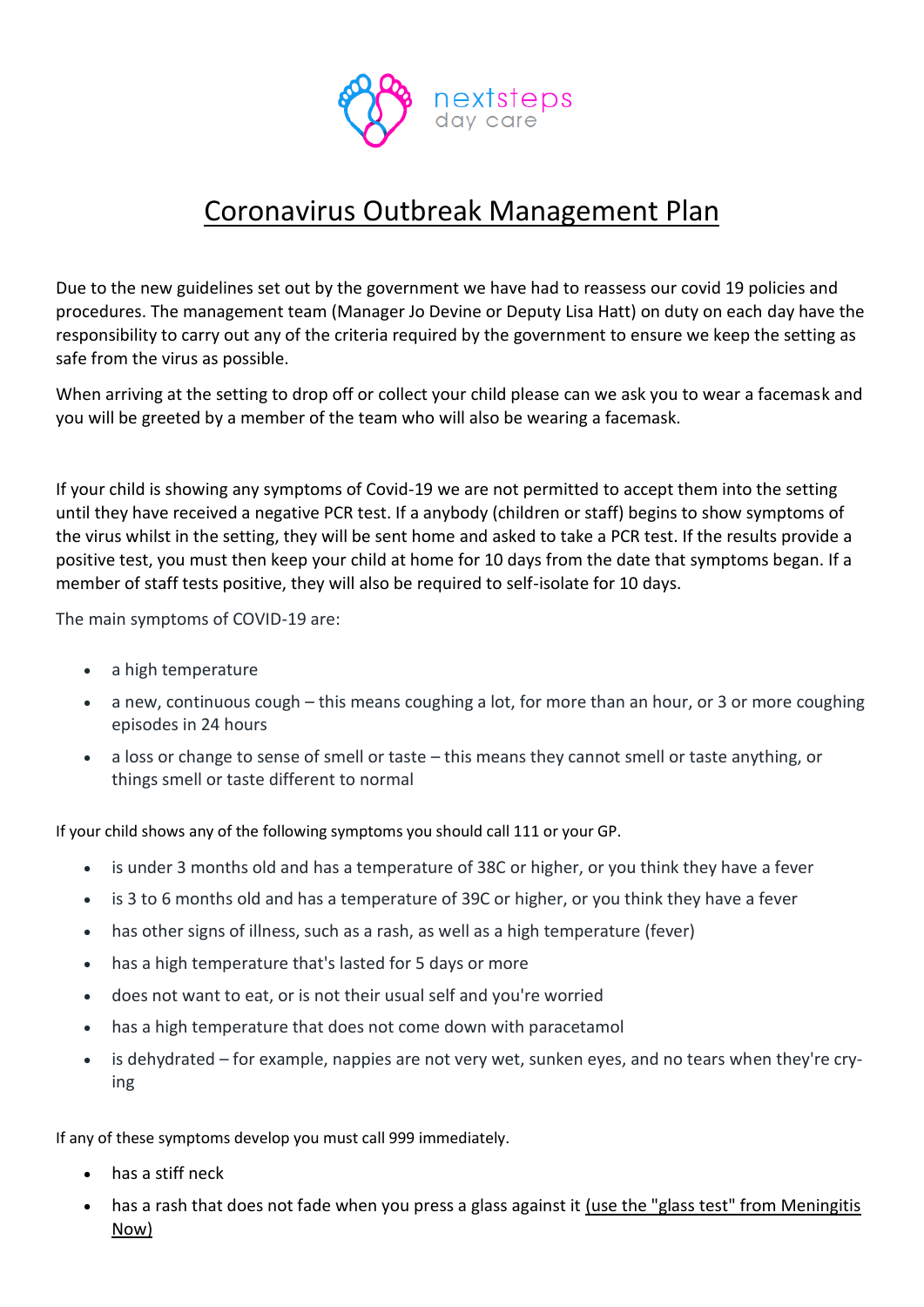- is bothered by light
- has a seizure or fit for the first time (they cannot stop shaking)
- has unusually cold hands and feet
- has pale, blotchy, blue or grey skin
- has a weak, high-pitched cry that's not like their usual cry
- is drowsy and hard to wake
- is extremely agitated (does not stop crying) or is confused
- finds it hard to breathe and sucks their stomach in under their ribs
- has a soft spot on their head that curves outwards
- is not responding like they usually do, or not interested in feeding or usual activities

If your child has been in contact with an individual who has tested positive with covid-19, and they are under the age of five they are not required to do a PCR test unless the are showing signs of Covid-19 also. If your child is over the age of five, they will be required to take a PCR test even if they have no signs of having contracted the virus. Any staff members who are not double jabbed will be required to self-isolate for ten days. Double jabbed staff may still attend work unless they are also showing signs of the virus but are asked to test at home daily for the 10-day period. We ask that all negative and positive test results are emailed to the setting for our records.

In any instance that we have a cluster of cases or an outbreak the manager on duty will contact the Department of Education 08000468687, Ofsted 0300 123 1231 and all parents. From there we will follow guidelines that have been set out for us.

Clusters consist of when two people from the same setting test positive within a fourteen-day window even if no contact is evident between the two cases. The cluster is ended if no positive cases have arisen within a further fourteen days.

Outbreaks occur when two people from the same setting have had positive test results and have had contact for at least fifteen minutes and there is no evidence that it could have been contracted from outside sources in each case. The outbreak is over when there have been no positive cases for twentyeight days.

To reduce the risk of spreading the virus we ensure to

- Adhere to our daily cleaning rota
- Wash any used bibs and dishcloths after use
- Staff wear masks throughout their day at work unless eating or drinking.
- Staff are asked to wear masks when arriving and leaving to reduce risk to and from families at the door.
- Facemasks are worn on all school runs
- Staff are required to wash/sanitise their hands regurly during the day
- Staff are encouraged to have their Covid-19 vaccinations (although this is not a requirement)